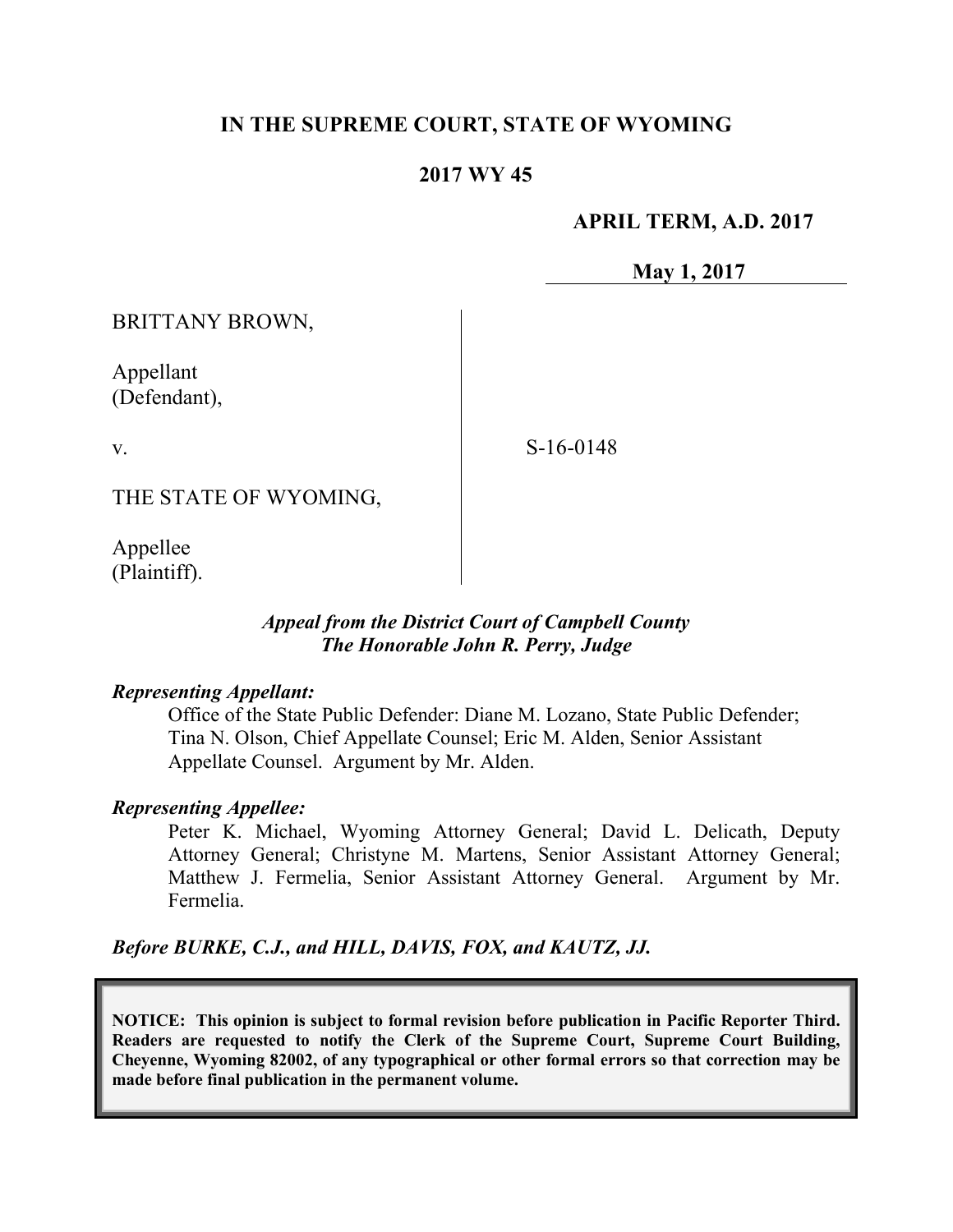#### **FOX, Justice.**

[¶1] Brittany Brown was charged in the district court with criminal contempt for violating a juvenile court order. She entered a conditional plea agreement, reserving the right to appeal several issues, and timely appealed. We find that the district court had concurrent jurisdiction over this criminal contempt action arising from an order issued by the juvenile court, but we reverse and remand because Mrs. Brown was denied due process. The order to show cause failed to adequately notify her of the terms of the order she was alleged to have violated or of her alleged conduct constituting some of the violations, an error that was compounded by the district court's denial of her attorney's motion for access to the juvenile court file which contained the order she was accused of violating.

#### *ISSUES*

[¶2] Mrs. Brown raised five issues in her appeal. The State filed a motion to reverse and remand, arguing that the issues she raised were not proper for a conditional plea. We denied the State's motion but determined that we would not consider two of the issues because they were not properly raised. We first address an issue raised by the State because it determines whether we will consider any other issue, and we rephrase the remaining issues:

1. Did Mrs. Brown enter a proper conditional plea?

2. Did the district court have jurisdiction over a criminal contempt action arising from conduct in juvenile court?

3. Did Mrs. Brown have sufficient notice of the charges against her to prepare an adequate defense when the order to show cause did not contain all the elements of the charged offense and when her attorney was denied access to the underlying juvenile court file?

#### **FACTS**

[¶3] This case arises from a proceeding in juvenile court. The juvenile court records are not part of the record on appeal, but from what we can glean from the district court record, there was a juvenile delinquency proceeding concerning Mrs. Brown's minor child. The Campbell County Prosecuting Attorney's office filed a motion in the District Court for the Sixth Judicial District for an order to show cause why Mrs. Brown should not be held in criminal contempt of court. The motion alleges that Mrs. Brown failed to comply with the Adjudication and Temporary Disposition Order issued by the juvenile court by failing to check in weekly with the juvenile's probation officer, cooperate with the juvenile probation office "in all respects," and maintain telephone service. The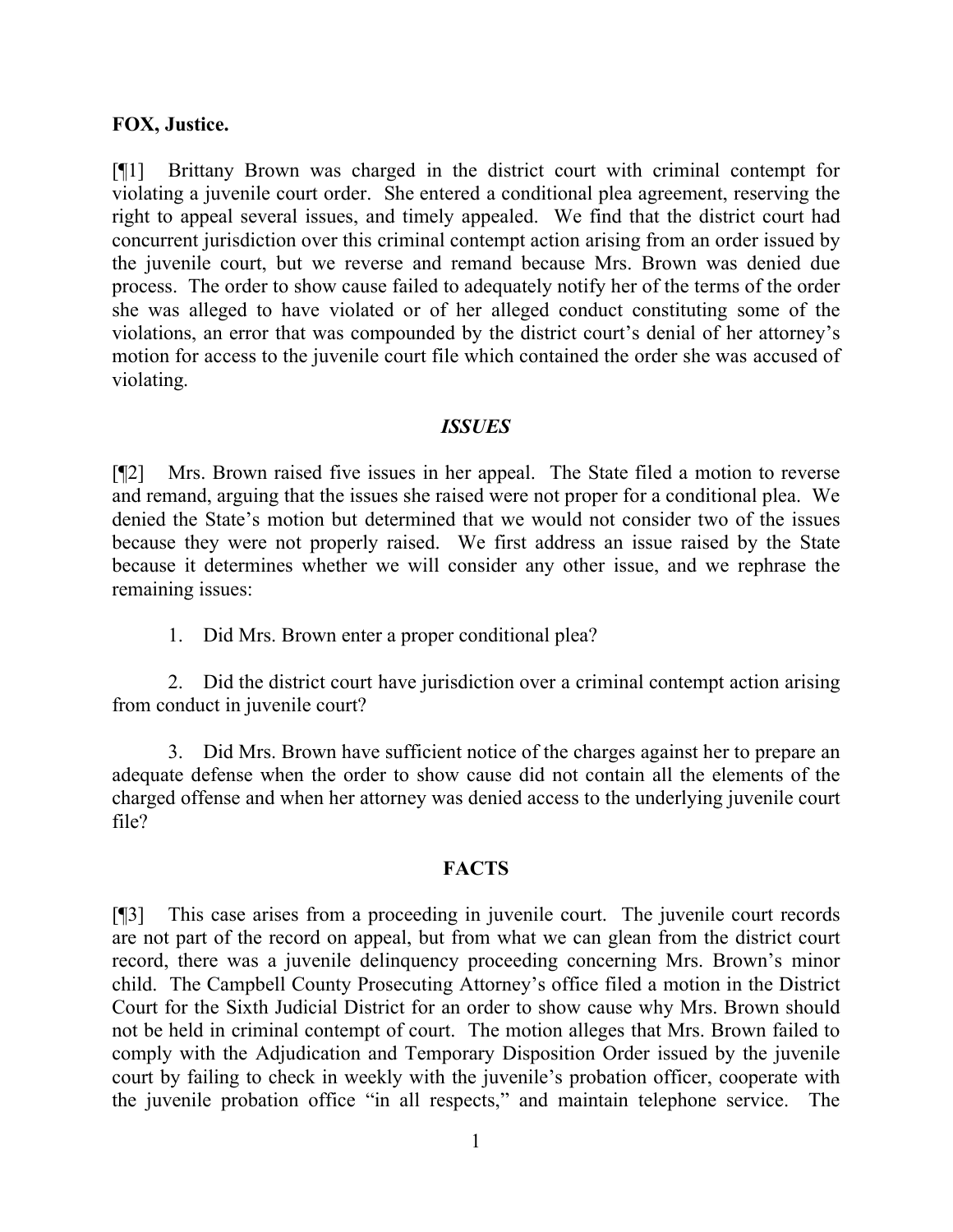affidavit attached to the motion states that Mrs. Brown had only one communication with the juvenile probation office; missed three interviews with the juvenile probation office, which caused the office to file a social summary without her participation; and did not have a telephone, which meant that the juvenile probation office had no means of contacting her other than by a personal visit to her apartment. The motion requests that Mrs. Brown be directed to appear in district court and show cause why she should not be held in contempt, and it cites as authority the provision of the Child Protection Act that authorizes juvenile courts to find a party in contempt, Wyo. Stat. Ann. § 14-3-438.

- [¶4] The district court issued an order to show cause to Mrs. Brown, alleging that she:
	- a. Failed to . . . know where the juvenile is and who the juvenile's companions are at all times;
	- b. Failed to . . . check in weekly with the Campbell County Juvenile Probation Office to monitor the juvenile's progress;
	- c. Failed to cooperate with the Campbell County Juvenile Probation Office in all respects and promptly report all violations of the juvenile's probation to the Probation Officer; and
	- d. Failed to maintain telephone service or equivalent (pager, etc.).

[¶5] After her initial appearance, the district court appointed the state public defender's office to represent Mrs. Brown. Mrs. Brown filed a motion to dismiss for lack of jurisdiction, a motion to dismiss for lack of due process, a motion for access to confidential file, a motion for relief from appointment, and a motion for order for compensation. The State responded to Mrs. Brown's motion to dismiss for lack of jurisdiction and her motion to dismiss for lack of due process, but did not respond to her other motions.

[¶6] Mrs. Brown filed her notice of intent to enter a conditional plea, indicating that she intended to enter a conditional guilty plea to the allegations of failure to check in weekly with the juvenile probation office and failure to cooperate with the juvenile probation office, and to seek appellate review of all five of her pending pretrial motions. At the hearing on the change of plea, the court summarily denied Mrs. Brown's five pending motions. Mrs. Brown entered a conditional no contest plea to the criminal contempt charges.

[¶7] The district court issued a Judgment and Sentence that adjudicated Mrs. Brown in contempt of court for failing to: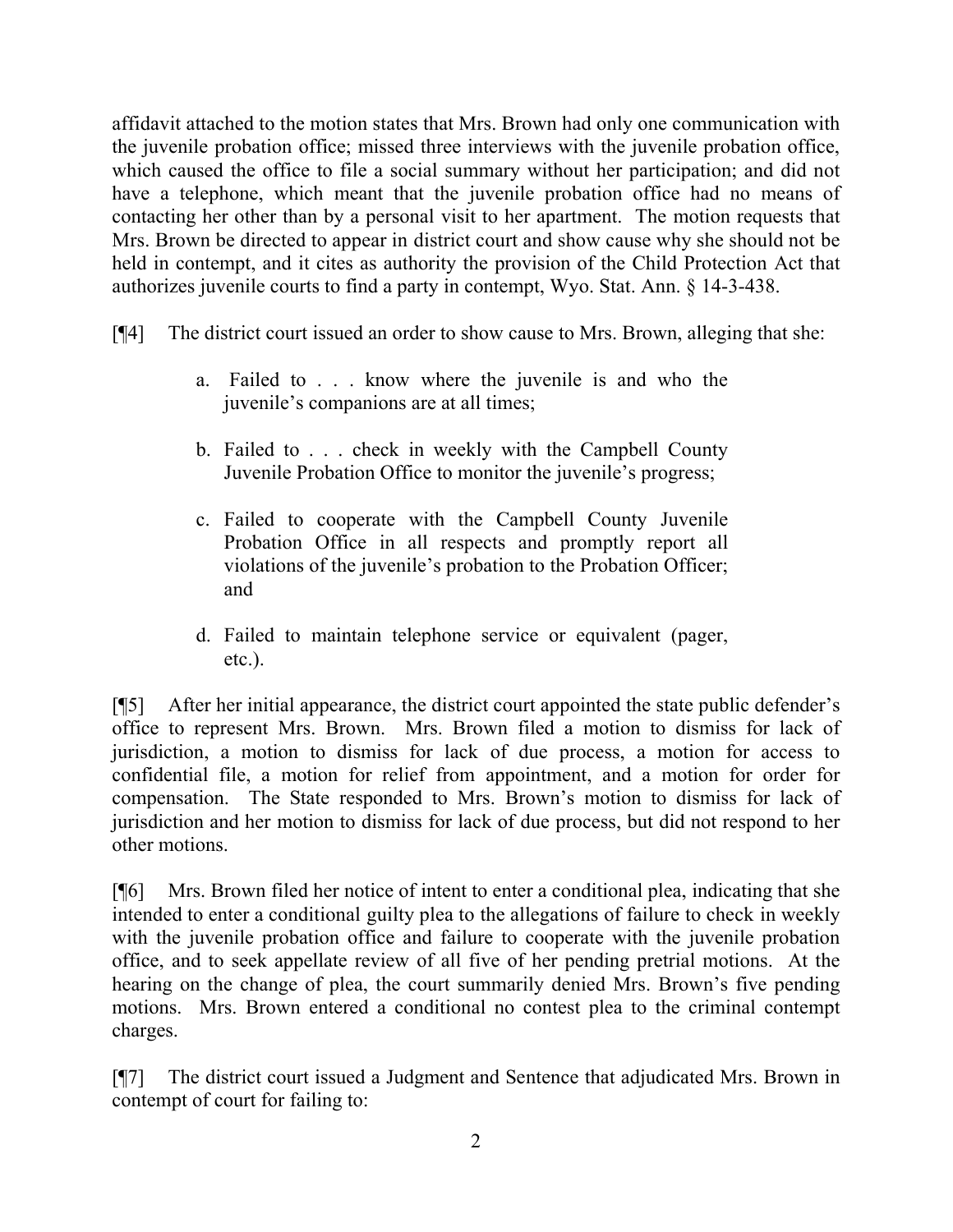- Check in weekly with the Campbell County Juvenile Probation Office to monitor the juvenile's progress;
- Cooperate with the Campbell County Juvenile Probation Office in all respects; and
- Maintain telephone service or equivalent (pager, etc.).

The Judgment and Sentence imposed a sentence of incarceration for ten days, which was suspended for a ninety-day probationary period on the condition that Mrs. Brown "make her best efforts" to comply with orders in the underlying juvenile proceeding. Mrs. Brown filed a timely appeal.

## *STANDARD OF REVIEW*

[¶8] All the issues in this case are subject to de novo review. *In re HLL*, 2016 WY 43, ¶ 16, 372 P.3d 185, 189 (Wyo. 2016) (jurisdiction); *In re CDR*, 2015 WY 79, ¶ 19, 351 P.3d 264, 268-69 (Wyo. 2015) (statutory interpretation); *KC v. State*, 2015 WY 73, ¶ 16, 351 P.3d 236, 241 (Wyo. 2015) (due process).

## *DISCUSSION*

# *I. Did Mrs. Brown enter a proper conditional plea?*

[¶9] The Wyoming Rules of Criminal Procedure provide for the entry of a conditional plea:

> With the approval of the court and the consent of the attorney for the state, a defendant may enter a conditional plea of guilty or nolo contendere, reserving in writing the right, on appeal from the judgment, to seek review of the adverse determination of any specified pretrial motion. A defendant who prevails on appeal shall be allowed to withdraw the plea.

W.R.Cr.P. 11(a)(2). A valid conditional plea requires that the parties make a reservation of the right to appeal a specific issue in writing; that the state consent to the conditional plea; that the trial court approve the conditional plea; and, finally, that the appellate court decision be dispositive, either by allowing the plea to stand or by reversing the district court decision in such a way that the charges will effectively be dismissed. *Matthews v. State*, 2014 WY 54, ¶ 15, 322 P.3d 1279, 1281 (Wyo. 2014).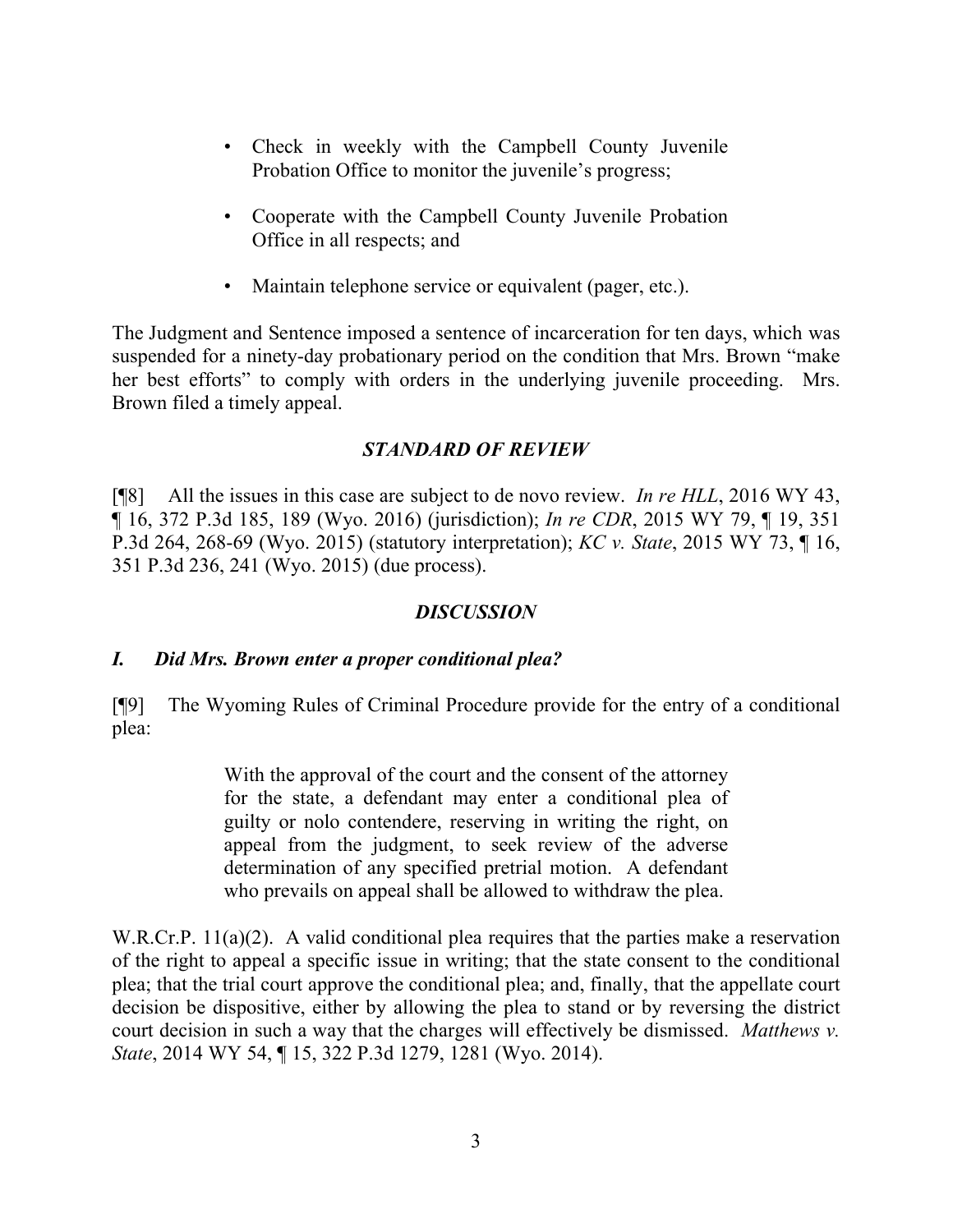[¶10] The State argues that two of the three remaining issues asserted by Mrs. Brown in this appeal are not dispositive and thus her plea was not valid and her appeal must be dismissed and the case remanded for the entry of another plea or a trial. In particular, the State contends that whether Mrs. Brown had sufficient notice of the facts constituting contempt and whether her attorney's lack of access to the juvenile court file deprived her of effective assistance of counsel are not dispositive issues.

[¶11] In *Walters v. State*, we declined to review the issues raised in Mr. Walters' conditional plea because not all of them were dispositive, and we concluded that when even one of the issues preserved is not dispositive, the entire plea is invalid. 2008 WY 159, ¶ 25, 197 P.3d 1273, 1280 (Wyo. 2008); *see also Matthews*, 2014 WY 54, ¶ 18, 322 P.3d at 1282 (declining to address issues raised in conditional plea because one of the three issues was not dispositive). An issue is dispositive if an appellate ruling in the defendant's favor would require dismissal of the charges or suppression of evidence necessary for conviction, or where an appellate ruling in the State's favor would require affirming the conviction. *Walters*, 2008 WY 159, ¶ 21, 197 P.3d at 1279 (citing *United States v. Bundy*, 392 F.3d 641, 648 (4th Cir. 2004)). The essential inquiry for the court is whether the appeal will end the case. *Id*.

[¶12] We agree that two of the three issues raised by Mrs. Brown are not dispositive. Success on the question of whether the order to show cause provided adequate notice would require a remand to the district court and possible further proceedings. Success on the question of whether the district court should have given Mrs. Brown's counsel access to the juvenile court file would also result in a remand for new or additional proceedings. In most instances, this conclusion would lead us to reverse and remand the matter to the district court because the entire plea is invalid. *See Matthews*, 2014 WY 54, ¶ 18, 322 P.3d at 1282; *Walters*, 2008 WY 159, ¶ 25, 197 P.3d at 1280. However, we will exercise our discretion to convert Mrs. Brown's appeal to a writ of review. *See Stewart Title Guar. Co. v. Tilden*, 2005 WY 53, ¶ 7, 110 P.3d 865, 869-70 (Wyo. 2005). Rule 13.02 of the Wyoming Rules of Appellate Procedure states:

> A writ of review may be granted by the reviewing court to review an interlocutory order of a trial court in a civil or criminal action, . . . which is not otherwise appealable under these rules, but which involves a controlling question of law as to which there are substantial bases for difference of opinion and in which an immediate appeal from the order may materially advance resolution of the litigation.

[¶13] "We do not exercise this power regularly, only when the case raises a question of law and appellate review of the district court's order would materially advance resolution of the litigation." *Snell v. Snell*, 2016 WY 49, ¶ 15, 374 P.3d 1236, 1240 (Wyo. 2016). Contempt procedure has long been a challenge, *see, e.g., Meckem v. Carter*, 2014 WY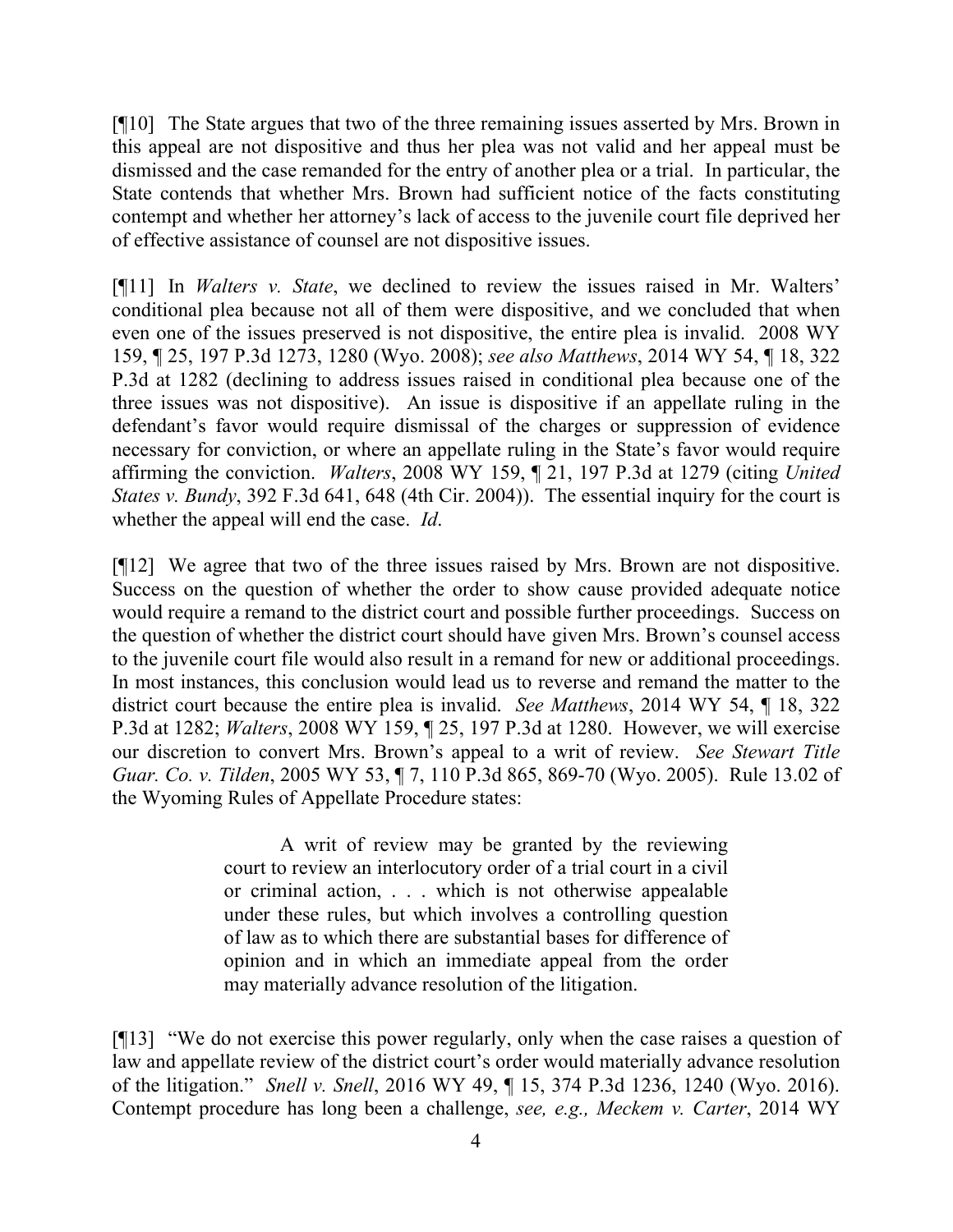52, ¶¶ 17-27, 323 P.3d 637, 644-46 (Wyo. 2014); *Stephens v. Lavitt*, 2010 WY 129, ¶ 23, 239 P.3d 634, 640 (Wyo. 2010); *Horn v. Dist. Court, Ninth Judicial Dist.*, 647 P.2d 1368, 1378 (Wyo. 1982), and when combined with the complicated jurisdictional relationship between district courts and juvenile courts, despite their best efforts, trial courts have struggled to ascertain the correct procedure. *See, e.g.*, *In re BD*, 2010 WY 18, ¶¶ 4-9, 226 P.3d 272, 273-75 (Wyo. 2010). Frequently the same person acts as the judge in both district court and juvenile court, and it is therefore tempting to lose track of the fact that these are separate courts operating under different laws and procedures. In this case, for example, the Order to Show Cause and Order to Appear issued by the district court states that Mrs. Brown "has failed to comply with the Adjudication and Temporary Disposition Order *issued by this Court* . . . in Juvenile Case No. 4907. . . ." (Emphasis added.) Although juvenile court and district court are sometimes treated interchangeably, there are critical distinctions between the two. We therefore exercise our discretion to treat the notice of appeal as a petition for review, and take this opportunity to attempt to clarify some of the questions of law as to which there are substantial bases for difference of opinion. *See In re Hartmann*, 2015 WY 1, ¶ 17, 342 P.3d 377, 382 (Wyo. 2015).

### *II. Did the district court have jurisdiction over a criminal contempt action arising from conduct in juvenile court?*

[¶14] Mrs. Brown argues that the district court did not have jurisdiction to punish her for contempt for actions arising from a juvenile court proceeding. The State contends that the district court possesses general jurisdiction over criminal contempt proceedings, including criminal contempt that arises from an action in juvenile court. We find that, while the juvenile court does have jurisdiction over certain criminal contempt actions, that jurisdiction is not exclusive, and the district court has concurrent jurisdiction over such actions.

[¶15] Our cases in which disobedience of a juvenile court order has led to initiation of contempt proceedings have not dealt with this jurisdictional issue head on, and we find such contempt actions in both juvenile courts and district courts. *See In Interest of C.N.*, 816 P.2d 1282, 1283 (Wyo. 1991) (parents of a juvenile were found in civil contempt of court by juvenile court for violating a juvenile court order requiring them to attend counseling); *In Interest of EWR*, 902 P.2d 696, 698-99 (Wyo. 1995) (father was charged with criminal contempt in the district court for his failure to comply with a juvenile court order requiring him to attend parenting classes); *In Interest of Bickerstaff*, 950 P.2d 46, 47 (Wyo. 1997) (juvenile court found Bickerstaff in criminal contempt for violations of a juvenile court consent decree). In *In re BD*, when father failed to satisfy certain requirements in a neglect case, the state filed an indirect criminal contempt action in the underlying neglect proceeding in juvenile court. 2010 WY 18, ¶ 3, 226 P.3d at 273. Father appealed, and we reversed, finding that the juvenile court failed to follow proper procedural requirements when it found father in criminal contempt. We held that "[t]here is no question that a juvenile court has the power to punish a party for contempt when the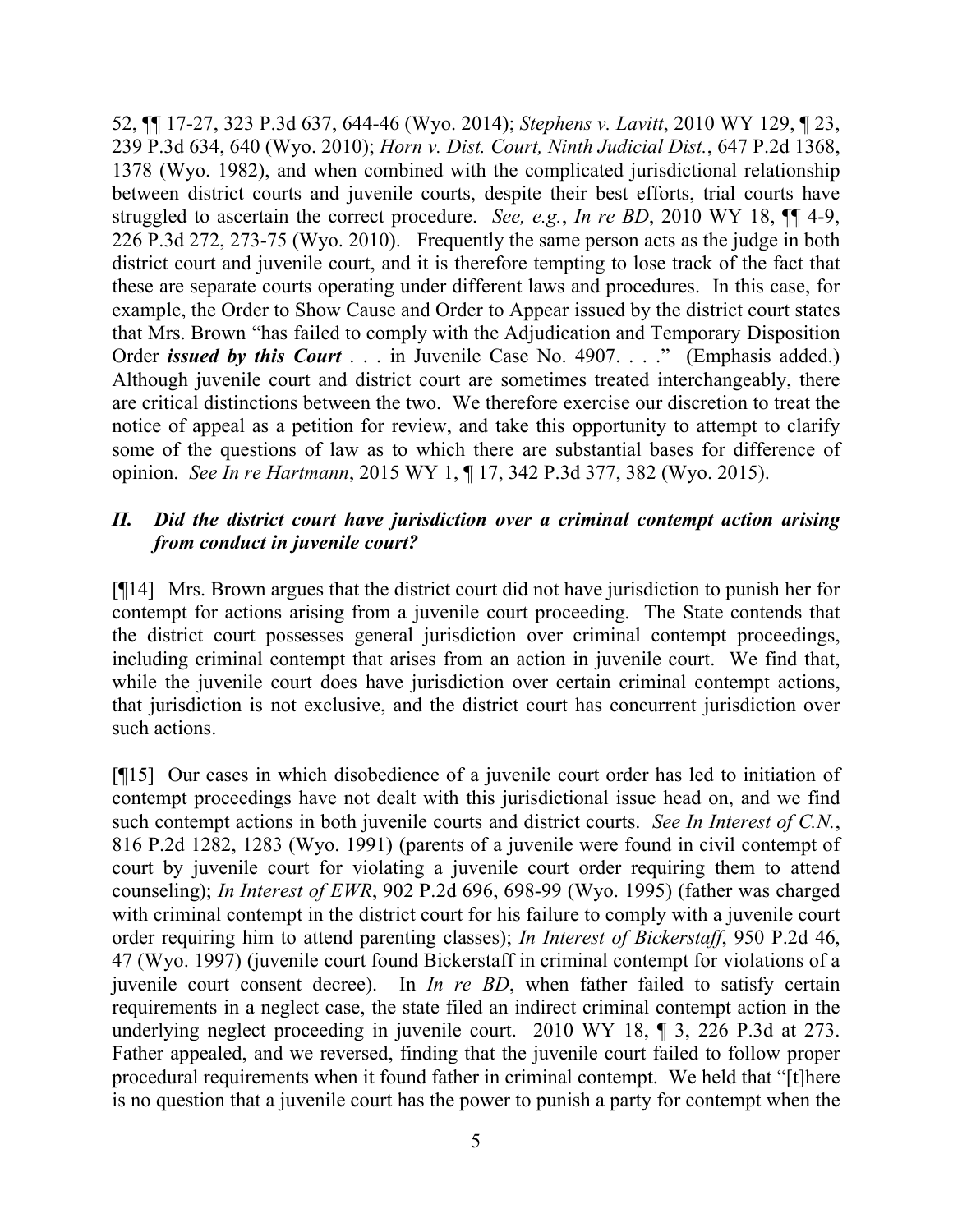party fails to comply with an order of the court." *Id*. at ¶ 7, 226 P.3d at 275. However, we did not decide whether the district court also had jurisdiction over the contempt proceeding. To answer that question, we begin by looking at the jurisdictional framework for both courts.

# **A. Juvenile Courts and their Jurisdiction**

[¶16] Juvenile courts are the product of social and cultural forces at work during the turn of the nineteenth century. *See* Janet E. Ainsworth, *Youth Justice in a Unified Court: Response to Critics of Juvenile Court Abolition*, 36 B.C. L. Rev. 927, 931 (1995). In 1899, the first juvenile courts were established in Denver and Chicago. John M. Burman, *Justice for Children*, at 4 (Wyoming Supreme Court/Children's Justice Project 2010). By 1925 all states, with the exception of Maine and Wyoming, had separately functioning juvenile court systems. Linda Burt, *Juvenile Justice in Wyoming*, 34 Wyo. Law. 60, 61 (2011). Juvenile courts were not established in Wyoming until the late 1940s, "fairly late in the game[.]" Burman, *Justice for Children*, at 7. Juvenile justice systems are constructed upon the bedrock of two general concepts: "First, children who are abused or neglected by their parents or other caregivers . . . need the State to intervene on their behalf," and second, "children who commit acts that would be crimes if committed by an adult have committed a 'delinquent' act and need to be punished, rehabilitated, or both." Burman, *Justice for Children*, at 16.

[¶17] Separate juvenile courts were justified by the belief that

children were different, that they were continuing to develop cognitively and emotionally, and that they could benefit from rehabilitation efforts and become productive citizens. Furthermore, because children were different from adults, they should not be placed with adults in detention or prisons. These core principles continue today to lie at the heart of the rationale for separate juvenile courts.

*Minnesota Juvenile Courts: Principles of Excellence for the Next 100 Years*, 32 Wm. Mitchell L. Rev. 877, 877 (2006).

[¶18] Because in Wyoming district court judges preside over both the district courts and juvenile courts, the distinction between the two courts may be a technical one. *See, e.g.*, *In re HLL*, 2016 WY 43, ¶ 6 n.1, 372 P.3d at 187 n.1; *KC*, 2015 WY 73, ¶ 26 n.3, 351 P.3d at 243-44 n.3. Nevertheless, this "technical" distinction has very real repercussions for children and their families: juvenile courts have a "broad array" of interventions at their disposal for children and family members, while for district courts (and other adult courts, such as circuit and municipal courts), punishment of children who appear before them is the only generally available option. John M. Burman, *Juvenile Injustice in*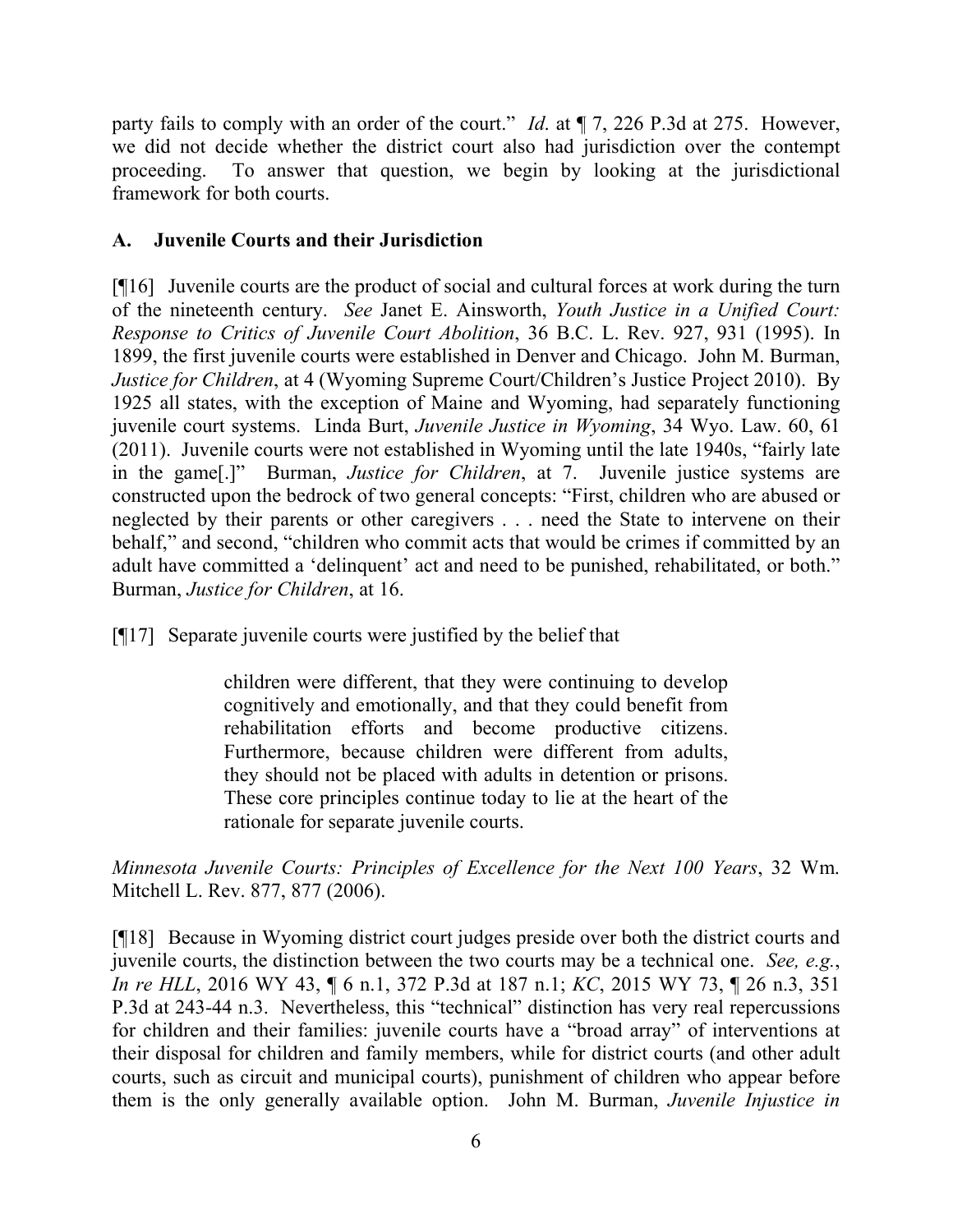*Wyoming*, 4 Wyo. L. Rev. 669, 672-73 (2004); *see also In re WJH*, 2001 WY 54, ¶ 8, 24 P.3d 1147, 1151 (Wyo. 2001) ("The dispositional phase of juvenile proceedings requires broad judicial discretion to accommodate the unique rehabilitative needs of juveniles." (internal citations omitted)).

[¶19] The jurisdiction of the juvenile court "is both interesting and complex." Burman, *Justice for Children*, at 224. Juvenile courts share jurisdiction over the majority of children who are accused of breaking the law with municipal courts, circuit courts, and district courts. *See* Burt, 34 Wyo. Law. at 62; *see also* Wyo. Stat. Ann. § 14-6-203 (LexisNexis 2015). The Juvenile Justice Act provides that juvenile courts have "concurrent jurisdiction in all cases, other than status offenses,  $\left[1\right]$  in which a minor is alleged to have committed a criminal offense or to have violated a municipal ordinance." Wyo. Stat. Ann. § 14-6-203(c). However, "[t]he juvenile court has exclusive jurisdiction in all cases, other than status offenses, in which a minor who has not attained the age of thirteen (13) years is alleged to have committed a felony or a misdemeanor punishable by imprisonment for more than six (6) months." Wyo. Stat. Ann. § 14-6-203(d). For those instances where there is concurrent jurisdiction, the district attorney acts as "the single point of entry" and determines "the court for appropriate disposition in cooperation and coordination with each municipality in the jurisdiction of the district court." Wyo. Stat. Ann.  $§$  14-6-203(f).<sup>2</sup>

[¶20] The Child Protection Act, the Children in Need of Supervision Act, and the Juvenile Justice Act all use identical language to define "[p]arties" as "the child, his parents, guardian or custodian, the state of Wyoming and any other person made a party by an order to appear, or named by the juvenile court[.]" Wyo. Stat. Ann. §§ 14-3-  $402(a)(xiv)$  (LexisNexis 2016 Supp.) (Child Protection Act); 14-6-402(a)(xv) (LexisNexis 2016 Supp.) (Children in Need of Supervision Act); 14-6-201(xviii) (Juvenile Justice Act). The statutes then use identical language to grant the juvenile court the "jurisdiction to . . . order any party . . . to perform any acts, duties and responsibilities the court deems necessary" and "to refrain from any act or conduct the court deems detrimental to the best interest and welfare of the minor or essential to the enforcement of any lawful order of disposition of the minor made by the court." Wyo. Stat. Ann. §§ 14-  $3-403(b)(ii)$  and (iii) (LexisNexis 2015) (Child Protection Act);  $14-6-403(a)(ii)$  and (iii)

 $1$  A "status offense" is an offense "which, if committed by an adult, would not constitute an act punishable as a criminal offense . . . but does not include a violation of W.S. 12-6-101(b) or (c) [minor under the influence or in possession of alcohol offenses] or any similar municipal ordinance." Wyo. Stat. Ann.  $\S$  14-6-201(a)(xxiii) (LexisNexis 2016 Supp.).

<sup>2</sup> This jurisdictional scheme has been the subject of criticism because it has resulted in widely varying treatment of children based upon the county in which they are located, children finding themselves appearing in more than one court and subject to contradictory conditions, and most children appearing in adult court, without the potential benefits available in the juvenile court system (such as confidentiality and access to many more services). *See* Burt, 34 Wyo. Law. at 62-63; Burman, *Justice for Children*, at 224; Burman, 4 Wyo. L. Rev. at 677-78.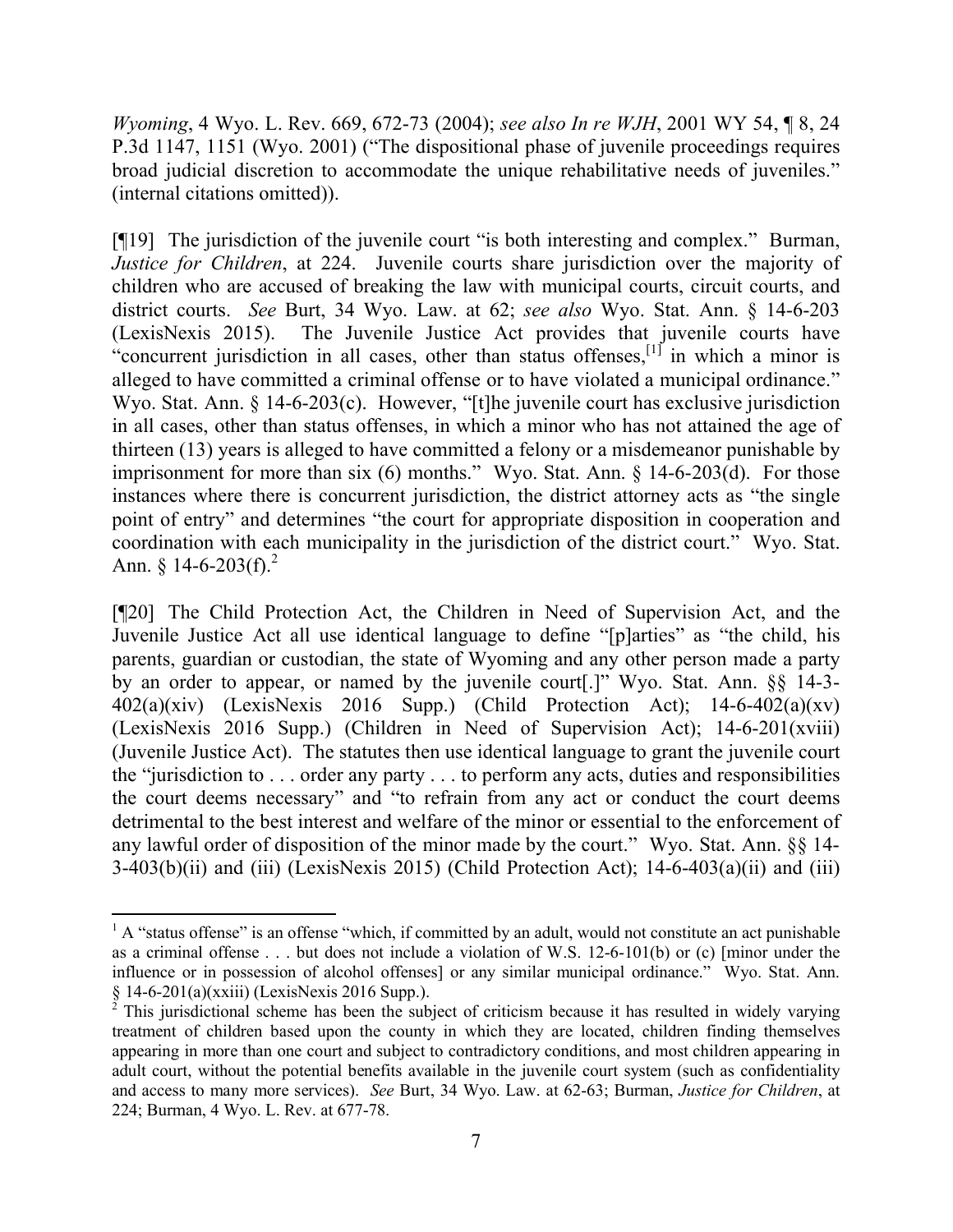(LexisNexis 2015) (Children in Need of Supervision Act); 14-6-203(b)(ii) and (iii) (Juvenile Justice Act). Thus, "[o]nly one court, the juvenile court, is given jurisdiction over the child's parents." Burman, 4 Wyo. L. Rev. at 686.

#### **B. Juvenile Courts' Contempt Power**

[ $[121]$  The legislature granted juvenile courts criminal and civil contempt<sup>3</sup> power in three separate and nearly identical provisions:

> Notwithstanding any other provision of law, the court upon its own motion or upon the motion of the district or county attorney, or guardian ad litem, may find that the child, child's parent, parents, or guardian or any other person who willfully violates, or neglects or refuses to obey or perform any order or provision of this act is liable for contempt of court and may be fined not more than five hundred dollars (\$500.00) or incarcerated not more than ninety (90) days, or both.

Wyo. Stat. Ann. § 14-6-438 (LexisNexis 2015) (Children in Need of Supervision Act), Wyo. Stat. Ann. § 14-6-242 (LexisNexis 2015) (Juvenile Justice Act), Wyo. Stat. Ann. § 14-3-438 (LexisNexis 2015) (Child Protection Act) (this statute does not include the "child" as a person who can be held in contempt). The "court" is defined by all three acts as "the juvenile court established by W.S. 5-8-101." Wyo. Stat. Ann. §§ 14-3-402(a)(vi) (LexisNexis 2016 Supp.) (Child Protection Act); 14-6-402(a)(vii) (LexisNexis 2016 Supp.) (Children in Need of Supervision Act); 14-6-201(a)(vii) (LexisNexis 2016 Supp.) (Juvenile Justice Act).

 $3$  Generally speaking,

contempt is considered civil when the punishment is wholly remedial, serves only the purposes of the complainant, and is not intended as a deterrent against the public. A civil contempt is generally intended to compel a party to comply with a lawful court order while a criminal contempt is punitive in nature and is enforced so the authority of the law and the court will be vindicated. Stated simply, the primary purpose of criminal contempt is to punish while the primary purpose of civil contempt is to coerce.

*Greer v. Greer*, 2017 WY 35, ¶ 27, --- P.3d ---, --- (Wyo. 2017) (citations omitted); *Horn v. Welch*, 2002 WY 138,  $\P$  12, 54 P.3d 754, 759 (Wyo. 2002) (internal citations omitted). Civil contempt proceedings are "between the original parties" and are considered "merely a facet of the original cause of action." *Swain v. State*, 2009 WY 142, ¶ 14, 220 P.3d 504, 508 (Wyo. 2009). By contrast, criminal contempt is considered a crime and indirect criminal contempt usually requires a prosecution by the State. *Garber v. United Mine Workers of Am.*, 524 P.2d 578, 579 (Wyo. 1974).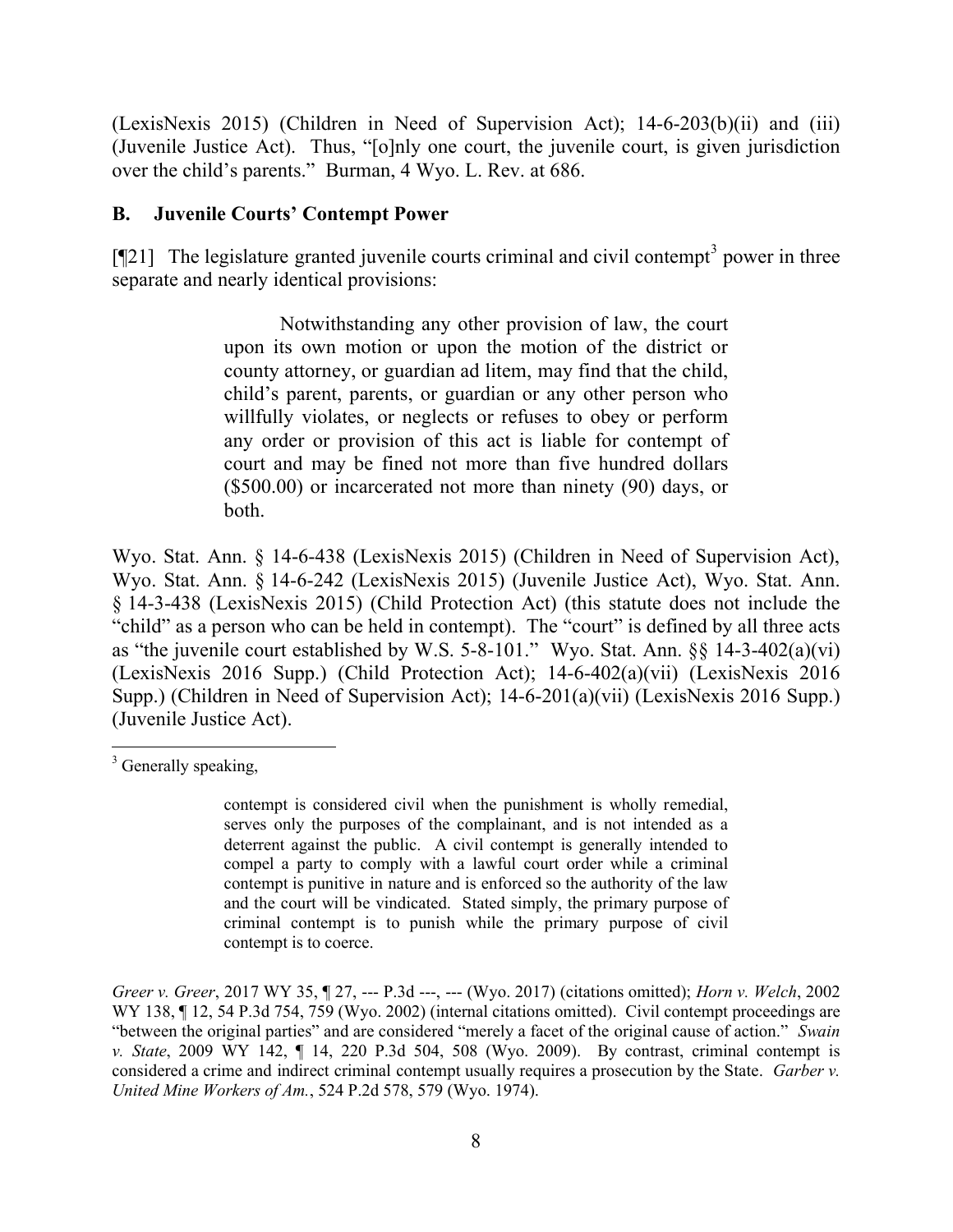[¶22] Although there are some challenges to the exercise of criminal contempt powers by a juvenile court, procedural shortcomings cannot defeat the legislative intent to grant juvenile courts criminal contempt power. Most actions in juvenile court are considered civil in nature, *In Interest of NP*, 2017 WY 18, ¶ 15 n.1, 389 P.3d 787, 791 n.1 (Wyo. 2017), although juvenile cases "are not routine civil actions." *In re MC*, 2013 WY 43, ¶ 44, 299 P.3d 75, 84-85 (Wyo. 2013); *see also Vaughn v. State*, 2017 WY 29,  $\P\P$  11-12, --- P.3d ---, --- (Wyo. 2017).<sup>4</sup> In *In re BD*, we recognized that "a juvenile court" acting under the Child Protection Act operates as a court of equity," and that an indirect contempt action "is very much an action at law rather than equity." 2010 WY 18, ¶ 9, 226 P.3d at 275. We nevertheless found that juvenile courts had jurisdiction over indirect criminal contempt actions. *Id*. at ¶ 7, 226 P.3d at 275 ("There is no question that a juvenile court has the power to punish a party for contempt when the party fails to comply with an order of the court*.*"). We held in *In re BD* that an indirect criminal contempt proceeding "must be instituted and conducted as a separate and independent criminal action apart from the original cause in which the contempt arose." 2010 WY 18, ¶ 5, 226 P.3d at 274. We recognized that the juvenile court statutes and rules are silent as to the process for indirect criminal contempt, and held that due to the need to protect the alleged contemnor's due process rights, the general criminal contempt procedure set forth in W.R.Cr.P. 42 would apply to contempt proceedings under the Child Protection Act. *Id.* at  $\llbracket 8, 226 \text{ P.3d at } 275$ . That reasoning applies in equal force to contempt proceedings brought pursuant to the Children in Need of Supervision Act and the Juvenile Justice Act.

[¶23] The motion for order to show cause in this case cited the juvenile court contempt provision of the Child Protection Act, Wyo. Stat. Ann. § 14-3-438, and is captioned "Motion for Order to Show Cause Why Defendant Ought Not Be Held in Criminal Contempt of Court." Criminal contempt within the jurisdictional limits of the juvenile court was therefore contemplated from the start, and the parties do not dispute that criminal contempt was available under the cited provision of the Child Protection Act. The juvenile court had jurisdiction over this contempt action. In this case, however, the

<sup>4</sup> Wyo. Stat. Ann. § 14-6-238 (LexisNexis 2015) provides that "[n]o order or decree pursuant to [the Juvenile Justice Act] shall be deemed a conviction of a crime or impose any civil disabilities . . . ." However, the contempt provisions in the Child Protection Act, Wyo. Stat. Ann. § 14-3-438; the Children in Need of Supervision Act, Wyo. Stat. Ann. § 14-6-438; and the Juvenile Justice Act, Wyo. Stat. Ann. § 14-6-242, give juvenile courts the power of contempt, "[n]otwithstanding any other provision of law . . . ." When we read these provisions together, as we must, *see Cheyenne Newspapers, Inc. v. City of Cheyenne*, 2016 WY 125, ¶ 11, 386 P.3d 329, 333 (Wyo. 2016), we conclude that juvenile courts may punish for criminal contempt, notwithstanding § 14-6-238. The legislature may wish to address these seeming inconsistencies, and in doing so it could clarify its intent regarding juvenile court jurisdiction over criminal contempt matters.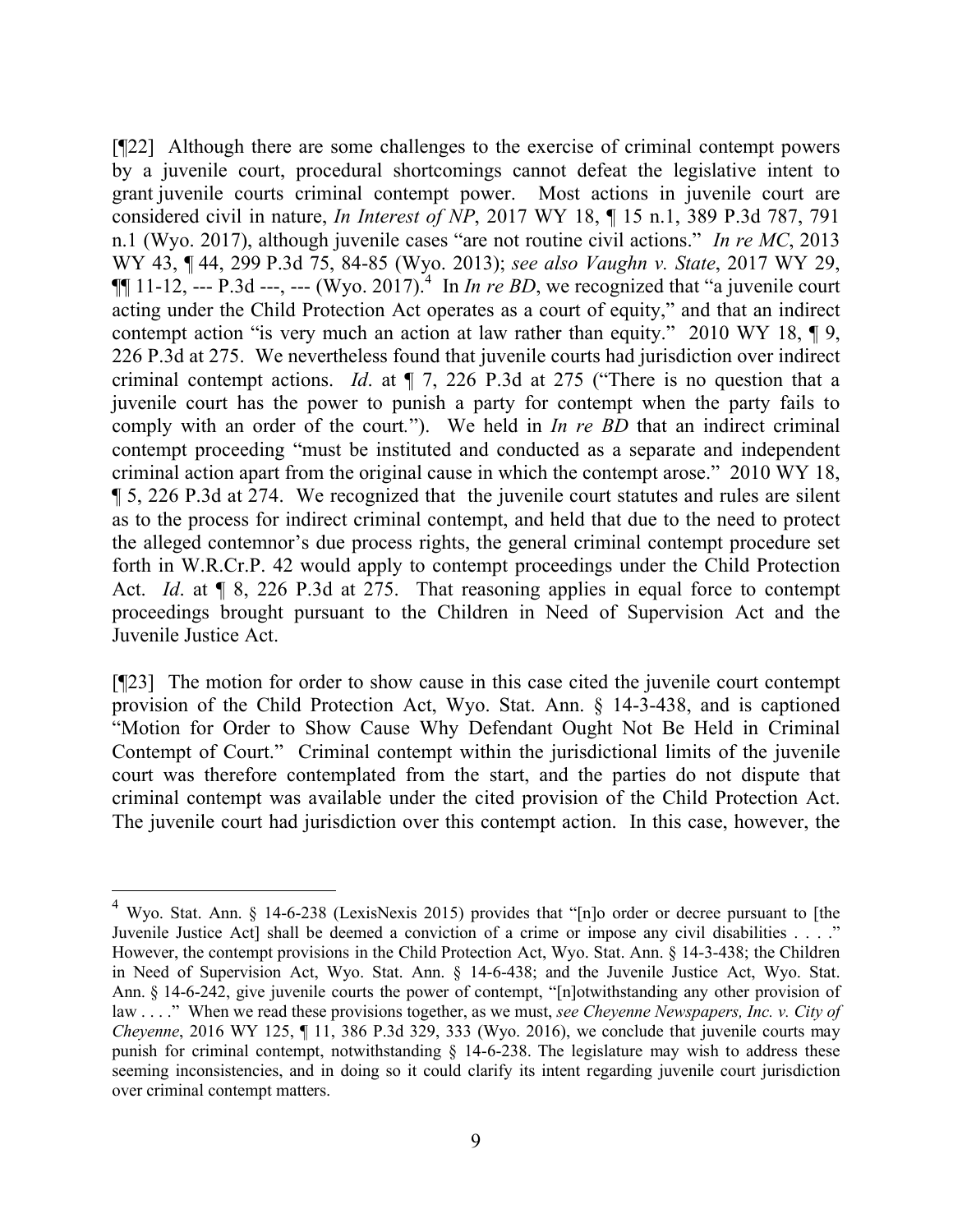criminal contempt action was filed in the district court, so we turn to the question of whether the district court had concurrent jurisdiction over the criminal contempt action.

# **C. District Court Jurisdiction**

[¶24] Wyoming's constitution entrusts judicial power to the "supreme court, district courts, and such subordinate courts as the legislature may, by general law, establish and ordain . . . ." Wyo. Const. art. 5 § 1. It further establishes the district courts as courts of general jurisdiction:

> The district court shall have original jurisdiction of all causes both at law and in equity and in all criminal cases, of all matters of probate and insolvency and of such special cases and proceedings as are not otherwise provided for. The district court shall also have original jurisdiction in all cases and of all proceedings in which jurisdiction shall not have been by law vested *exclusively* in some other court . . . .

Wyo. Const. art. 5, § 10 (emphasis added).

[¶25] Juvenile cases are "special cases" which the legislature has "otherwise provided for." *In re WJH*, 2001 WY 54, ¶ 10, 24 P.3d at 1151-52. Juvenile courts are "tribunal[s] created by a statute, and it is within the power of the legislature, within constitutional limitations, to create or establish such courts and to confer on them jurisdiction, powers, and duties which do not conflict with organic provisions." 43 C.J.S. *Infants* § 11 (April 2017 update). However, jurisdiction of statutorily created tribunals must be strictly construed. *Id*. Although juvenile cases are generally carved out of district court jurisdiction, criminal contempt actions instituted as separate and independent criminal actions are not. We therefore must determine whether criminal contempt actions arising from juvenile court conduct have been vested *exclusively* in juvenile courts.

[¶26] Generally, when the legislature intends jurisdiction to be concurrent, it says so. For example, the Juvenile Justice Act provides that the "juvenile court has concurrent jurisdiction in all cases, other than status offenses, in which a minor is alleged to have committed a criminal offense or to have violated a municipal ordinance." Wyo. Stat. Ann. § 14-6-203(c). The legislature can also expressly indicate its intent that jurisdiction be exclusive. *See, e.g.*, Wyo. Stat. Ann. § 14-6-203(d) ("juvenile court has exclusive jurisdiction in all cases . . . in which a minor who has not attained the age of thirteen (13) years is alleged to have committed a felony or a misdemeanor . . . ."). Unfortunately, the statutes on juvenile court contempt jurisdiction are silent regarding whether that jurisdiction is exclusive or concurrent, leaving the answer to that question uncertain and subject to varying interpretations. We therefore must turn to the rules of statutory construction. *In re Estate of Meyer*, 2016 WY 6, ¶ 17, 367 P.3d 629, 634 (Wyo. 2016).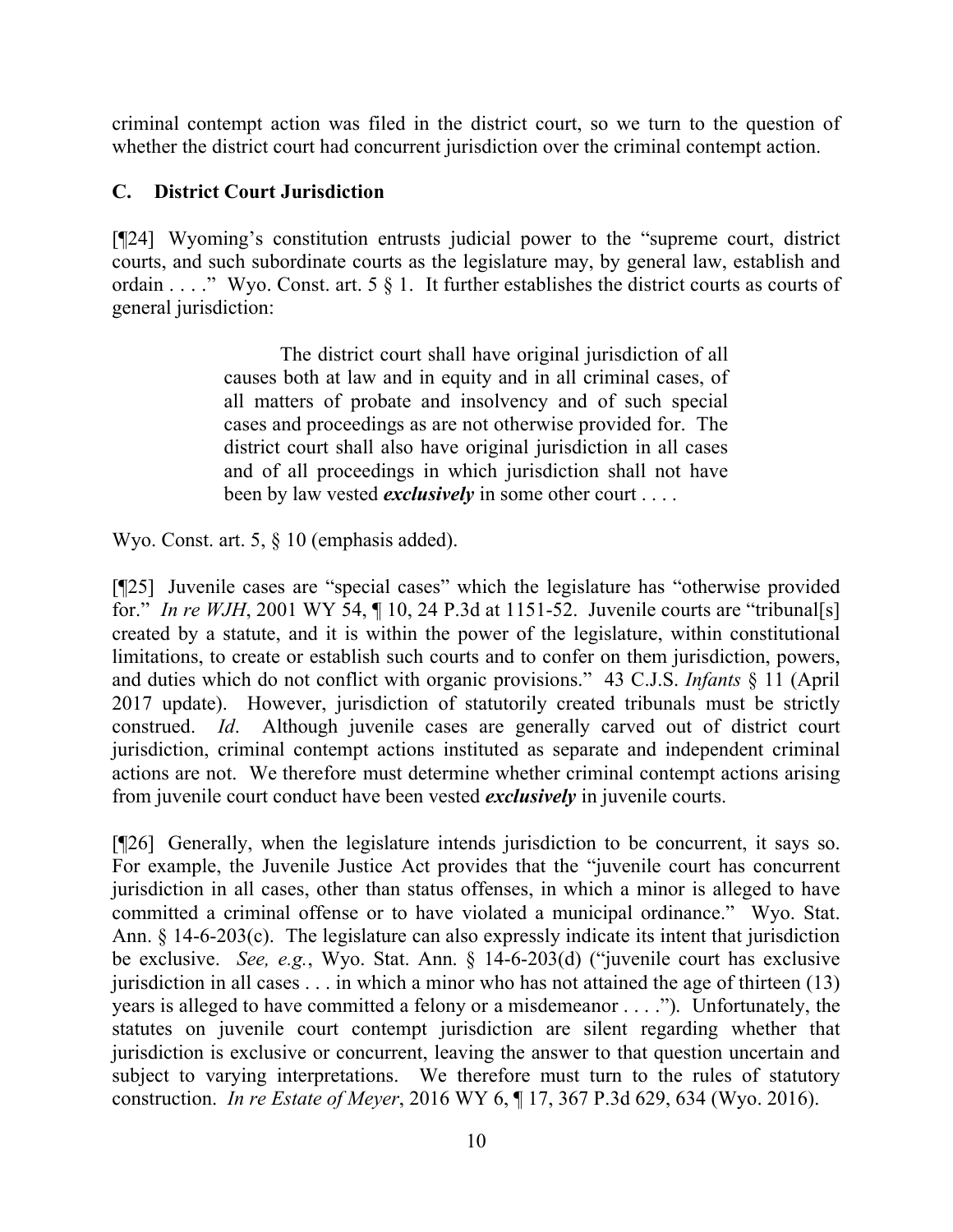[I]n ascertaining the legislative intent in enacting a statute . . . the court . . . must look to the mischief the act was intended to cure, the historical setting surrounding its enactment, the public policy of the state, the conditions of the law and all other prior and contemporaneous facts and circumstances that would enable the court intelligently to determine the intention of the lawmaking body.

*Id.* at  $\P$  21, 367 P.3d at 636 (citations omitted).

[¶27] We turn to the structure of the statutes and the constitution for guidance. The limited grant of jurisdiction to the juvenile court sheds some light on the legislature's intent. The language of the statutes limits juvenile court jurisdiction over contempt to sanctions of a fine of "not more than five hundred dollars (\$500.00) or [incarceration of] not more than ninety (90) days, or both." Wyo. Stat. Ann. §§ 14-3-438, 14-6-438, 14-6- 242. Thus, if sanctions exceeding these limits were sought, they would have to be sought in the district court, the court with general jurisdiction over criminal matters. Wyo. Const. art. 5, § 10. Further, as a practical matter, district courts, which have all the necessary procedures in place, are better equipped to handle criminal matters than are juvenile courts.

[¶28] When we examine the legislature's failure to use the terms "exclusive" or "concurrent" in its grant of jurisdiction to the juvenile courts along with the district courts' general jurisdiction over criminal cases, Wyo. Const. art. 5, § 10, and the rule that we must construe the grant of jurisdiction to juvenile courts strictly, we conclude that the legislature must have intended juvenile court jurisdiction over criminal contempt to be concurrent with that of the district courts. 5 Because district courts have concurrent

(a) A circuit court judge may punish for contempt in the following cases *and no others***:**

  $<sup>5</sup>$  The circuit court does not have jurisdiction over contempt matters originating in the juvenile courts.</sup> Circuit court jurisdiction is limited to that which has been granted by the legislature. *See Best v. Best*, 2015 WY 133, ¶ 12, 357 P.3d 1149, 1152 (Wyo. 2015). Wyo. Stat. Ann. § 6-10-101 (LexisNexis 2015) provides that "[c]rimes which may be punished by death or by imprisonment for more than one (1) year are felonies. All other crimes are misdemeanors." "Circuit courts have original jurisdiction in all misdemeanor cases." Wyo. Stat. Ann. § 5-9-129 (LexisNexis 2015). Thus, it could be argued that the contempt penalties contained in §§ 14-3-438, 14-6-438, and 14-6-242 make the crime a misdemeanor, bringing it within the circuit courts' jurisdiction. However, the legislature has provided that a circuit court has contempt power only regarding proceedings before it:

<sup>(</sup>i) Persons guilty of disorderly, contemptuous and insolent behavior toward a judge engaged in any judicial proceeding, which tends to interrupt such proceedings or impair the respect due the judge's authority;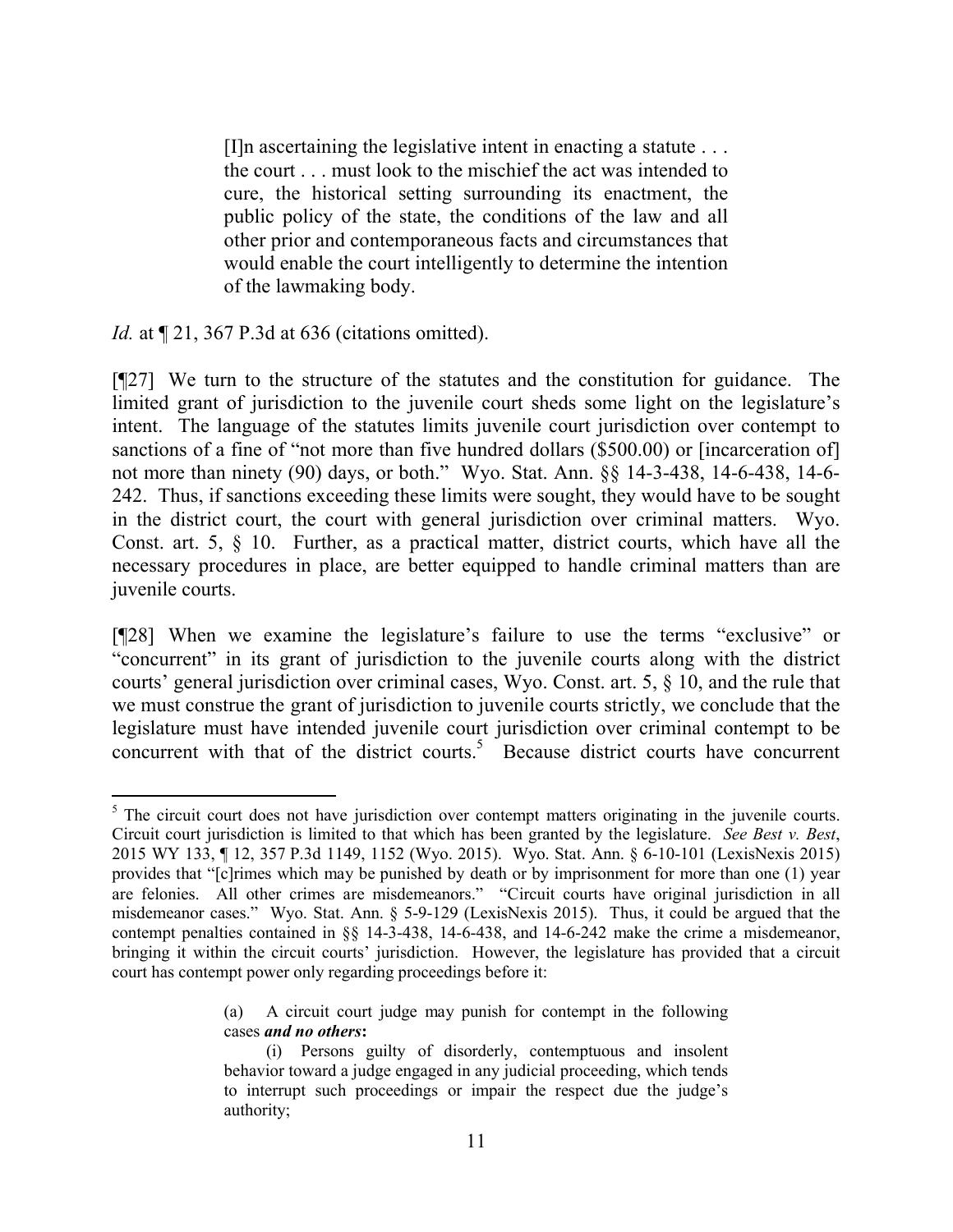jurisdiction over criminal contempt proceedings arising from the juvenile courts, the district court had jurisdiction over the contempt action in this case.

## *III. Did Mrs. Brown have sufficient notice of the charges against her to prepare an adequate defense when the order to show cause did not contain all the elements of the charged offense and when her attorney was denied access to the underlying juvenile court file?*

[¶29] Mrs. Brown argues that she was not provided sufficient notice of the charges against her because the order to show cause did not state the essential facts constituting her criminal contempt charge. In addition, she argues that the district court prevented her attorney from effective representation when it refused to provide him with access to the juvenile court file. Mrs. Brown concedes that this is not truly an ineffective assistance of counsel claim, as her attorney's performance was not deficient. *See Griggs v. State*, 2016 WY 16, ¶ 36, 367 P.3d 1108, 1124 (Wyo. 2016). Rather, the issue underlying both arguments is that the district court deprived Mrs. Brown of due process because it failed to provide her (and her attorney) sufficient notice of the allegations against her so that she could prepare a defense. We therefore consolidate the arguments and treat them as two prongs of the due process issue for the purpose of our analysis.

[¶30] "An accused has a constitutional right to notice of the charges against him to allow him a fair opportunity to defend against the charges. United States Constitution, Sixth Amendment; Wyo. Const. art. 1 § 10. *See also* W.R.Cr.P. 3; *Derksen v. State*, 845 P.2d 1383, 1388-89 (Wyo. 1993)." *Heywood v. State*, 2009 WY 70, ¶ 4, 208 P.3d 71, 72 (Wyo. 2009).

> The party claiming an infringement of his right to due process has the burden of demonstrating both that he has a protected interest and that such interest has been affected in an impermissible way. The question is whether there has been a

Wyo. Stat. Ann. § 1-21-901 (LexisNexis 2015) (emphasis added).

(a) A circuit court may:

(i) Preserve and enforce order *in its immediate presence and in the proceedings before it* according to the Wyoming Rules of Criminal Procedure for Circuit Courts and punish for contempt as provided therein; [and]

(ii) Compel obedience to *its* judgments, orders and processes[.]

Wyo. Stat. Ann. § 5-9-133(a)(i) and (ii) (LexisNexis 2015) (emphasis added); *see also* Tori R.A. Kricken, *Contempt of Court: A Practical Guide for Lawyers and Judges*, 34 Wyo. Law. 40, 41 (2011) (Wyo. Stat. Ann. §§ 1-21-901 through 1-21-909 limit the circuit court's authority to punish for contempt).

<sup>(</sup>ii) Persons guilty of resistance or disobedience to any lawful order or process made or issued by the judge.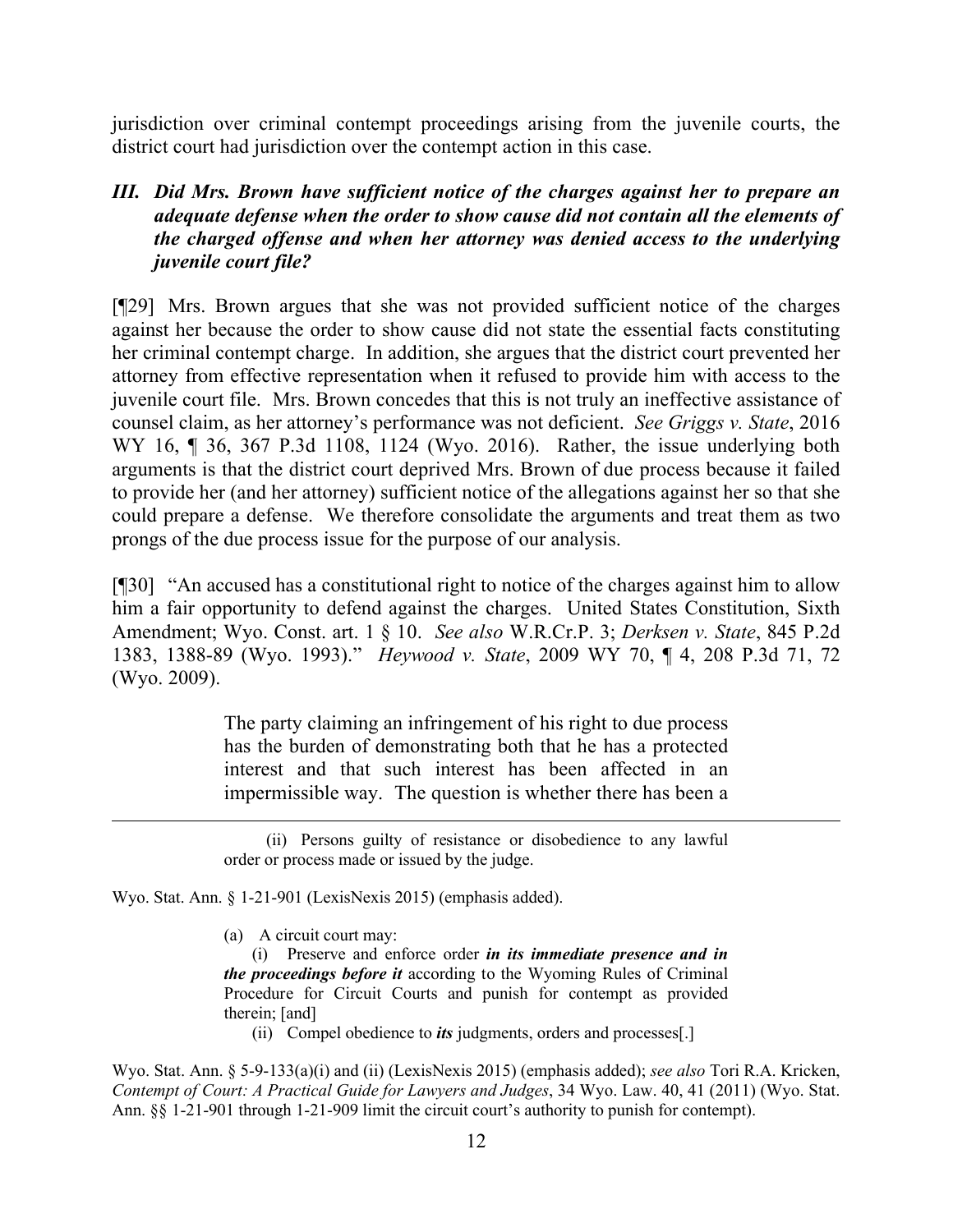denial of fundamental fairness. The touchstones of due process are notice and the opportunity to be heard, which must be appropriate to the nature of the case.

*KC*, 2015 WY 73, ¶ 16, 351 P.3d at 241-42 (citations omitted).

[¶31] The Wyoming Rules of Criminal Procedure establish the procedure required in criminal contempt proceedings in order to afford due process to the contemnor.

> (1) Order to Show Cause.—On the court's motion or upon affidavit of any person having knowledge of the facts, a judge may issue and sign an order directed to the accused, stating the essential facts constituting the criminal contempt charged and requiring the accused to appear before the court and show cause why the accused ought not be held in contempt of court. The order shall specify the time and place of the hearing, with a reasonable time allowed for preparation of a defense.

W.R.Cr.P. 42(c)(1). "Due process requires that the alleged contemnor be advised of the charges against him and that he have a reasonable opportunity to meet them by way of defense or explanation." *Furtado v. Furtado*, 402 N.E.2d 1024, 1030 (Mass. 1980); *see also Derksen*, 845 P.2d at 1388-89. The "essential facts constituting the criminal contempt charged" must be sufficient to inform the contemnor the basis upon which criminal contempt is sought. When criminal contempt for the failure to follow a court's order is the remedy, the order alleged to have been violated, along with facts setting forth that violation, are "essential facts." The elements of criminal contempt for the disobedience of a court order are: (1) a reasonably specific order; (2) violation of the terms of the order; and (3) willful intent to violate the order. *Weidt v. State*, 2013 WY 143, ¶ 28, 312 P.3d 1035, 1042 (Wyo. 2013). The order to show cause identifies the order alleged to have been disobeyed as the "Adjudication and Temporary Disposition Order issued by this Court on October 23, 2015 in Juvenile Case No. 4907." While the order is identified, whether it is reasonably specific or contains the terms alleged to have been violated is unknown because it was not quoted in the order to show cause, has not been made a part of the record, and was not otherwise made part of either the motion for order to show cause or the attached affidavit. Neither Mrs. Brown nor her attorney could determine from the order to show cause (or the motion for an order to show cause or its accompanying affidavit) what the underlying order required or which of its provisions was alleged to have been violated.

[¶32] Mrs. Brown further contends that the district court's order to show cause was deficient because it contained allegations that were not made in the motion for order to show cause or supported by affidavit. The State responds that the motion, affidavit, and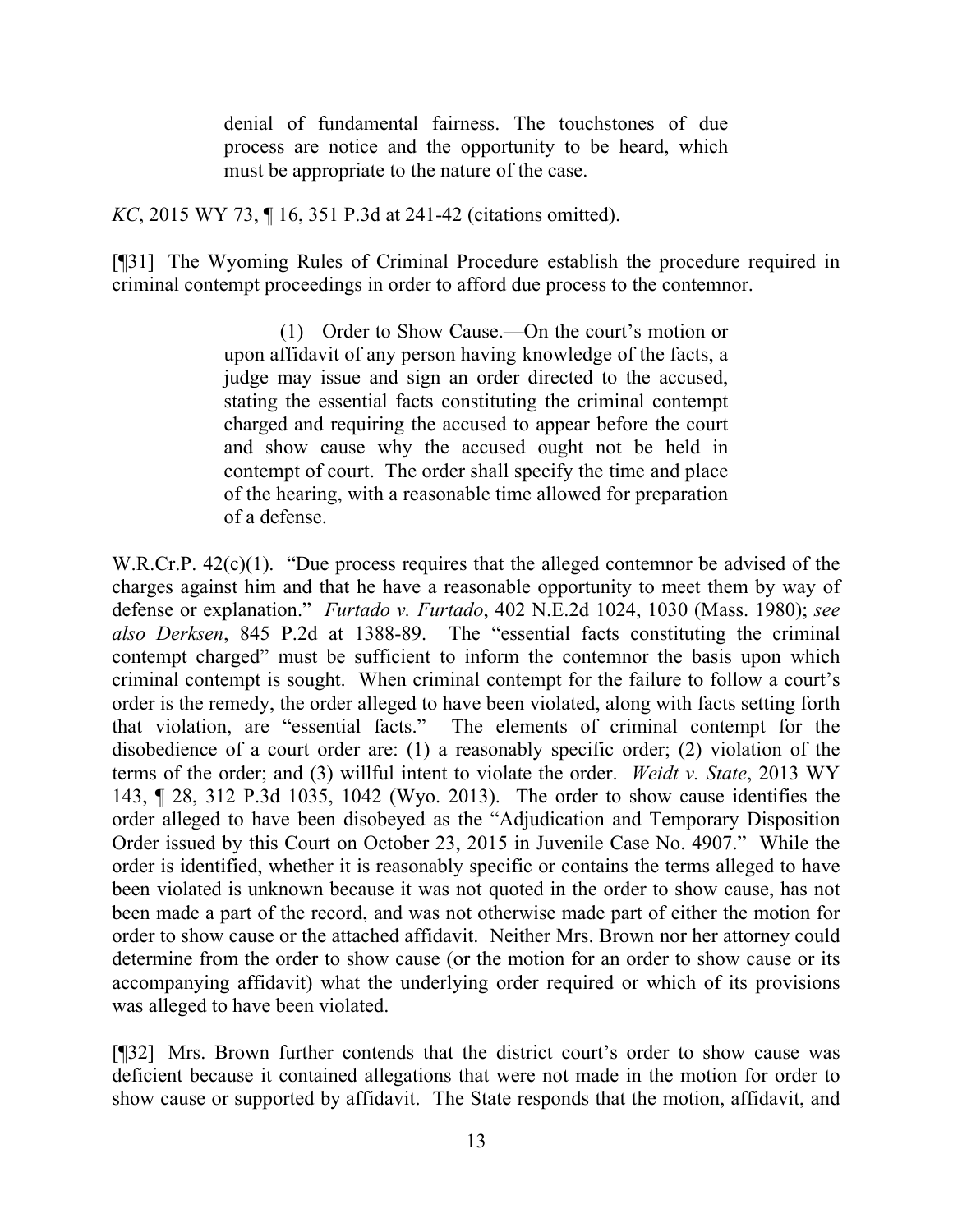order to show cause, "whether taken independently or collectively, are legally sufficient to fairly indicate to Brown the criminal contempt charges alleged against her . . . ." Paragraph 1(a) of the order to show cause alleged that Mrs. Brown failed to provide supervision for her son because she did not know where he was and who his companions were at all times. That allegation does not appear in the motion for order to show cause or in the supporting affidavit. Paragraph 1(c) of the order to show cause states that she failed to "promptly report all violations of the juvenile's probation to the Probation Officer[.]" Again, neither the motion nor the affidavit mentions probation violations by the juvenile or what probation violations Mrs. Brown is alleged to have failed to report.

[¶33] In short, there is no factual basis in the order to show cause, the motion seeking that order, or in the underlying affidavit that would inform Mrs. Brown as to the requirements of the order she allegedly violated or the nature of her conduct that brought about the criminal contempt charge regarding her supervision of her son. As a result, the order to show cause was deficient in both respects.

[¶34) These deficiencies are compounded by the district court's denial of Mrs. Brown's attorney's Motion for Access to Confidential File. Mrs. Brown's attorney filed a motion for access to the juvenile file, informing the district court that he had not represented Mrs. Brown in the juvenile case and had no knowledge of the file, and asserting that he could not effectively represent her without access to the file. Had her attorney been able to access the juvenile file and see the order Mrs. Brown was accused of violating, he would, at least, have been able to determine whether or not the allegations in the order to show cause related to requirements set forth in the juvenile court order. Without the benefit of the underlying file, and with a deficient order to show cause, Mrs. Brown's attorney did not have adequate notice of the essential facts requiring Mrs. Brown to appear and show cause why she should not be held in contempt.

[¶35] The district court did not favor us with its rationale for refusing to allow Mrs. Brown's attorney access to the juvenile court file. Perhaps it believed the motion for access to the file should have been brought in juvenile court, the court responsible for maintaining that file. Or perhaps it thought that statutory confidentiality provisions barred such access. Wyo. Stat. Ann. § 14-6-203(g) provides:

> (g) Except as provided by subsection (j) of this section [creating an exception for minors charged in municipal and circuit courts], all information, reports or records made, received or kept by any municipal, county or state officer or employee evidencing any legal or administrative process or disposition resulting from a minor's misconduct are confidential and subject to the provisions of this act. The existence of information, reports or records or contents thereof shall not be disclosed by any person unless: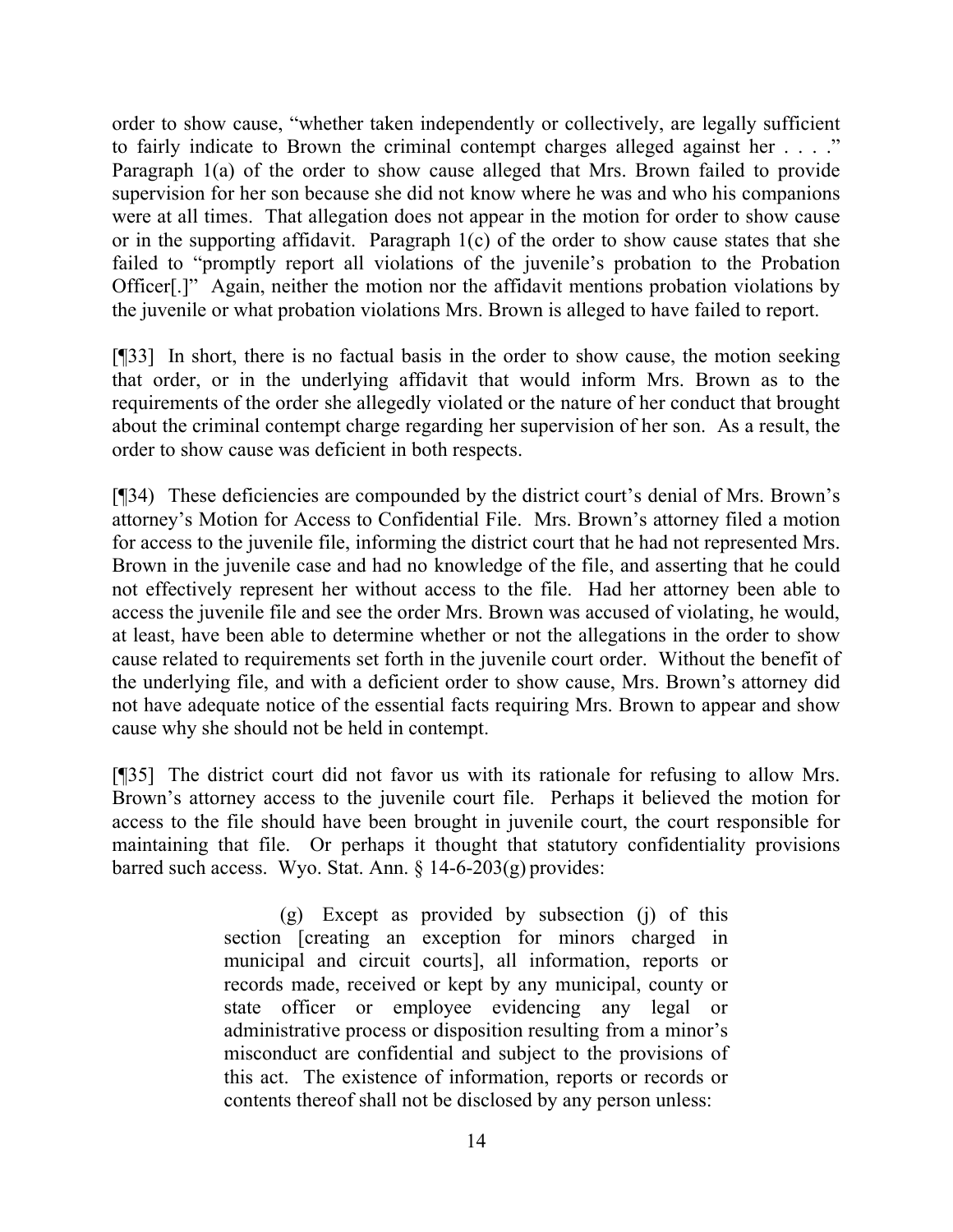(i) Disclosure results from an action brought or authorized by the district attorney in a court of public record;

(ii) The person the records concern is under eighteen (18) years of age, and in conjunction with one (1) of his parents or with the ratification of the court, authorizes the disclosure;

(iii) The person the records concern is eighteen (18) years of age or older and authorizes the disclosure[.]

The State argues that because Mrs. Brown was a party to the juvenile court action, she had direct access to the file, and she was presumptively served with the juvenile court order that is the subject of the contempt action. The confidentiality statute allows disclosure by "the person the records concern" if that person is over eighteen years old. That language is less than clear regarding the extent to which a parent can disclose the juvenile court record, even when that parent is named a party, as the juvenile and not the parent is arguably "the person the records concern." The State also argues that Mrs. Brown, along with her son, could authorize disclosure of the juvenile file pursuant to Wyo. Stat. Ann.  $\S$  14-6-203(g)(ii). But it is not a given that authorization from the son would have been forthcoming.

[¶36] Mrs. Brown's attorney reasonably sought permission to access the juvenile court file from the district court. To then ask his client to obtain the file and provide it to him, even assuming that was allowed under  $\S$  14-6-203(g)(iii), or to obtain permission for its release to him, would potentially have put the attorney in a position of either prematurely attempting to circumvent a request he had made to the court; or, if he attempted to do so after his motion was denied, circumventing an order of the court, which could have put him at risk of contempt.

[¶37] We will not interpret statutes in such a way as to render them meaningless or to produce absurd results. *Adekale v. State*, 2015 WY 30, ¶ 13, 344 P.3d 761, 765-66 (Wyo. 2015). It would indeed be an absurd result to prevent a parent's criminal contempt counsel from viewing the contents of the juvenile file, a file in which his client is a party and from which the criminal charges in the district court stem. This case was brought by the district attorney in the district court, a court of public record, and thus fits within the exception contained in  $\S$  14-6-203(g)(i). While disclosure did not "result from" the contempt action in this case, it should have. Due process requires the person subject to a criminal contempt action arising from alleged conduct in juvenile court and her attorney to have access to the juvenile file, including but not limited to the order alleged to have been violated. That may require the district attorney bringing or authorizing the action to